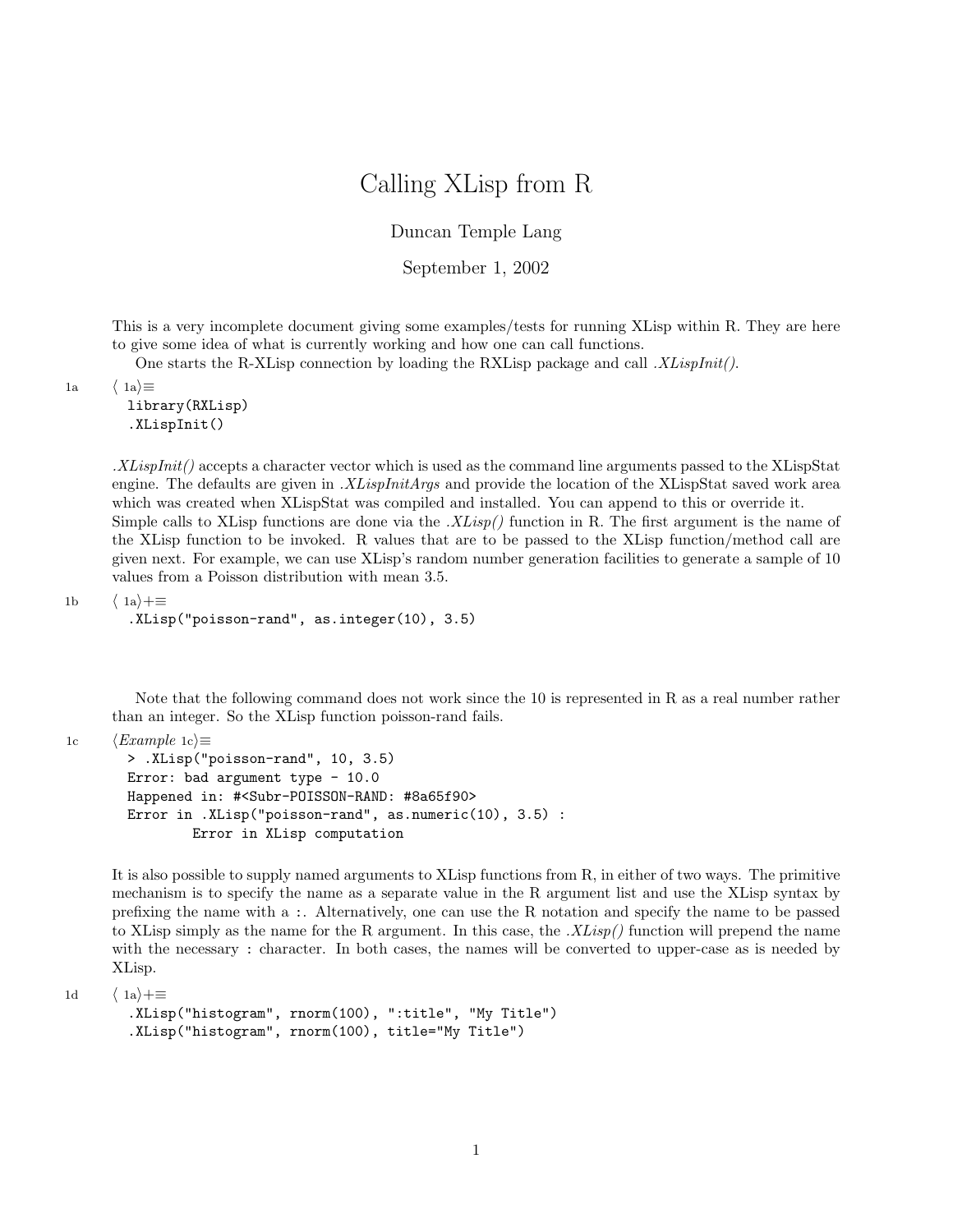Note that the first way is necessary if the named argument in XLisp is not followed by a value, e.g

2a  $\langle 1a \rangle + \equiv$ 

```
h <- .XLisp("histogram", rnorm(100))
.XLisp("SEND", h, ":close")
```
## 1 Graphics

These examples show how we can create At present, the return values are not protected and should not be used in subsequent calls. This is almost working.

2b  $\langle 1a \rangle + \equiv$ 

```
.XLisp("histogram", rnorm(100))
```

```
2c \langle 1a \rangle + \equiv
```

```
myData <- list(rnorm(20), rnorm(20), rnorm(20))
.XLisp("scatterplot-matrix", myData)
```
These two examples illustrate the different approaches and create a scatterplot matrix whose variables are given the appropriate labels.

2d  $\langle 1a \rangle + \equiv$ 

```
.XLisp("scatterplot-matrix", myData, ":variable-labels", list("a", "b", "c"))
.XLisp("scatterplot-matrix", myData, "variable-labels"= list("a", "b", "c"))
```
This example merely illustrates that we can use XLispStat's facilities for interactive 3-D graphics directly from R.

```
2e \langle 1a \rangle + \equiv
```
.XLisp("spin-plot", myData)

## 2 XLisp Reference Objects

```
2f \langle 1a \rangle + \equiv
```

```
h <- .XLisp("histogram", rnorm(100))
.Xlisp("send", h, ":close")
```
A more succinct way to express such method calls to send in R is to use the overloaded  $\mathcal{F}$  notation. We have defined an R method for this for XLispReference objects which performs the dispatch directly. So the call to the close method could be invoked more readily in R as

2g  $\langle 1a \rangle + \equiv$ 

h\$close()

Similarly, one can access slot values in XLisp references objects from R using the familiar  $\frac{f}{f}$  operator.

2h  $\langle 1a \rangle + \equiv$ 

h[["title"]]